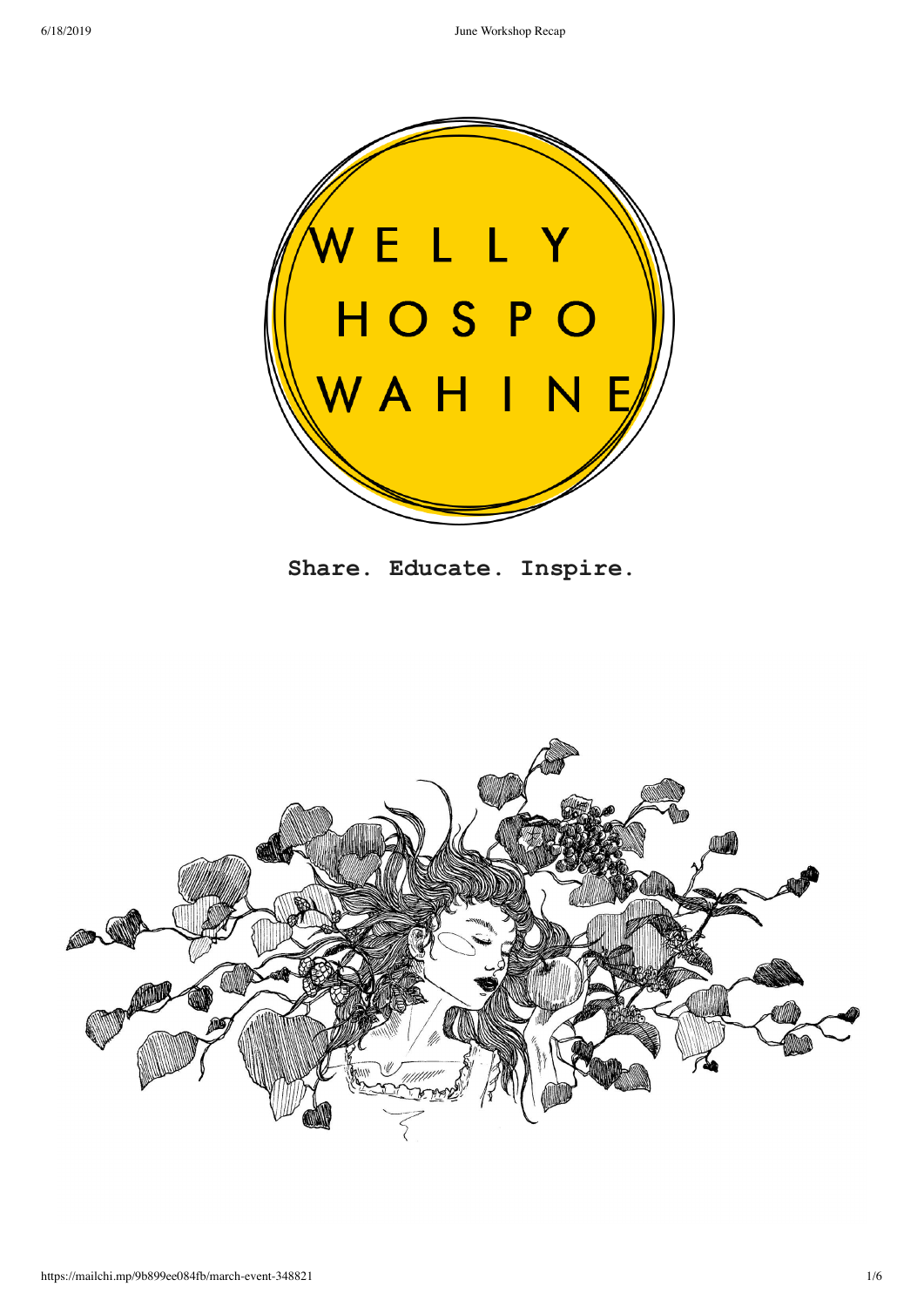# **Thanks for attending June's meeting!**



This month we welcomed Raechal Ferguson of *Field & Green* to lead a Business Workshop. We were kindly hosted this month by Jess Ducey & PledgeMe.

Thanks again for sharing with us Raechal, also big thanks to Laura, the other half of *Field & Green* for your insight into the discussion and how you both compliment the business in different ways. We are so grateful to you both for sharing your knowledge, enthusiasm and selves with the group.

Here are Raechal's top 10 tips in case you missed the evening:

**The X Factor** What is it? Your brand has an emotional & psychological association - it's more than just your logo! Style, Quality,Desirability, Originality,Uniqueness, Authenticity & Innovation

**"Keep it simple but do it differently"** Know who you are and what your values will be - don't overcomplicate it!

# **Love Thy Neighbour** Keep connected with the community - it's a small place and everyone knows everyone. Your community is your network - work together, be transparent.

**Filing Fanatacism** Do it in the beginning as it's easier to upkeep the rehaul. Handy titles to break your systems down into: Legal, Clerical, Financial, IT, Public Relations, Human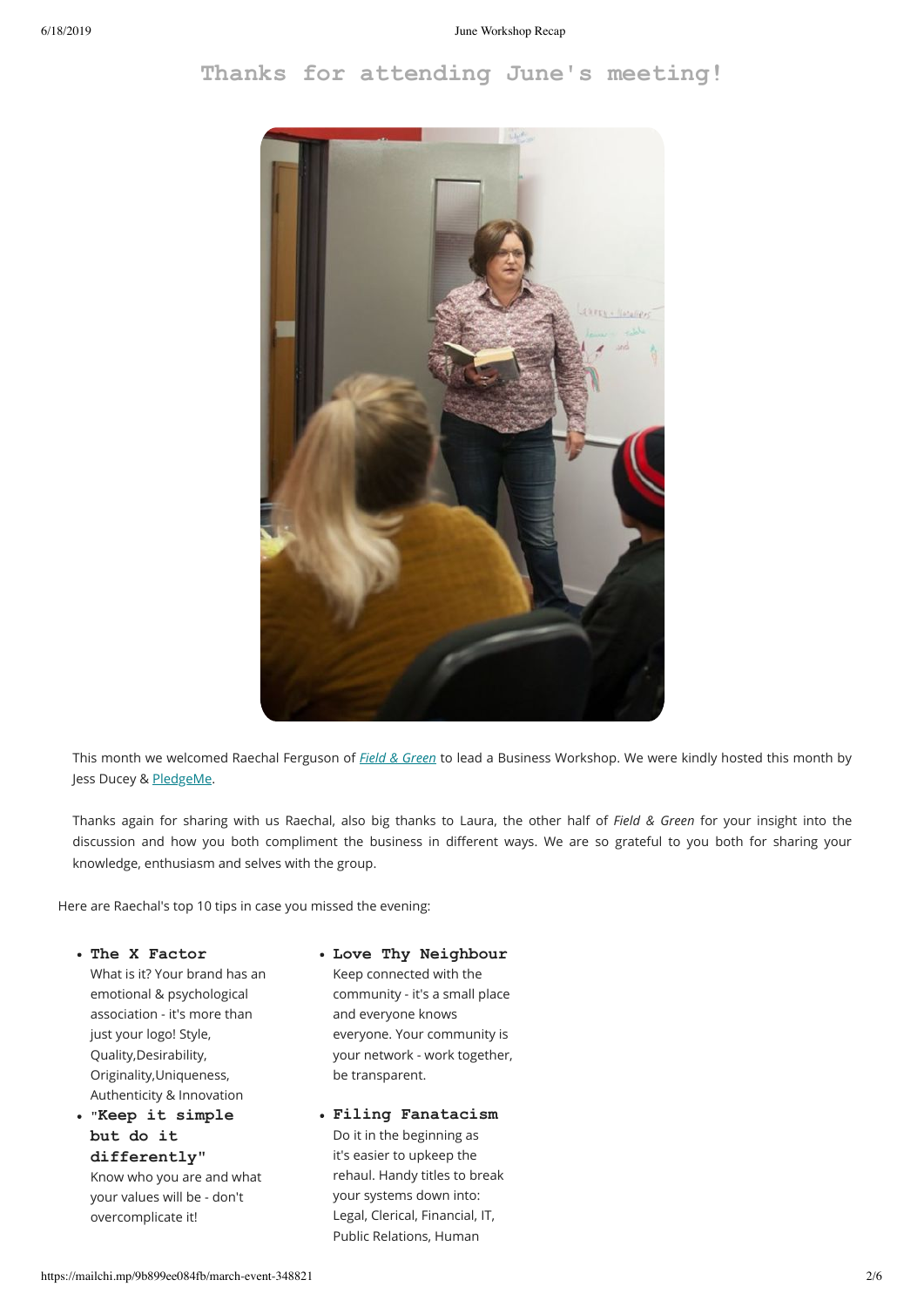**40%, 40%, 20%** You should be 40% improving, 40% extending, and 20% innovating. Should need to be able to move, change and evolve with the business.

## **The Salt Shaker Theory-**

Your staff and your guests are always moving your saltshaker off center. That's their job. It is the job of life. Until you understand that, you're going to get pissed o every time someone moves the saltshaker off center. It is not your job to get upset.

Your job is just to move the shaker back each time and let them know exactly what you stand for. Let them know what excellence looks like to you. And if you're ever willing to let them decide where the center is, then I want you to give them the keys to the store. Just give away the fuckin' restaurant!

Wherever your center lies, know it, name it, stick to it, and believe in it. Everyone who works with you will know what matters to you and will respect and appreciate your unwavering values. Your inner beliefs about business will guide you through the tough times. It's good to be open to fresh approaches to solving problems. But, when you cede your core values to someone else, it's time to quit.

**Your "Moleskin"** Keep a notebook with you and learn to take notes to save for the future, either for reference or memory. Use it to grow from self awareness!

### 6/18/2019 June Workshop Recap

Resources, Premises.

## **"Show me the money!"**

Pay all your suppliers and staff on time! Margins are small and as many of us are small businesses prompt payment is essential. Great relationships are built through trust and timely payments.

## **49% Task, 51% Feeling**

You should aim for workers who have 49% skill/technical ability and 51% passion and feeling. Those workers have five core emotional skills. They are: 1) Optimistic warmth (genuine kindness, thoughtfulness, and a sense that the glass is always at least half full) 2) Intelligence (not just "smarts" but rather an insatiable curiosity to learn for the sake of learning) 3) Work ethic (a natural tendency to do something as well as it can possible be done) 4) Empathy (an awareness of, care for, and connection to how others feel and how your actions make others feel) 5) Self-awareness and integrity (an understanding of what makes you tick and a natural inclination to be accountable for doing the right thing with honesty and superb judgment)

# **Fun in, fun out, shake it all about!**

Remember why you do it! You've got to have fun remember to enjoy yourself!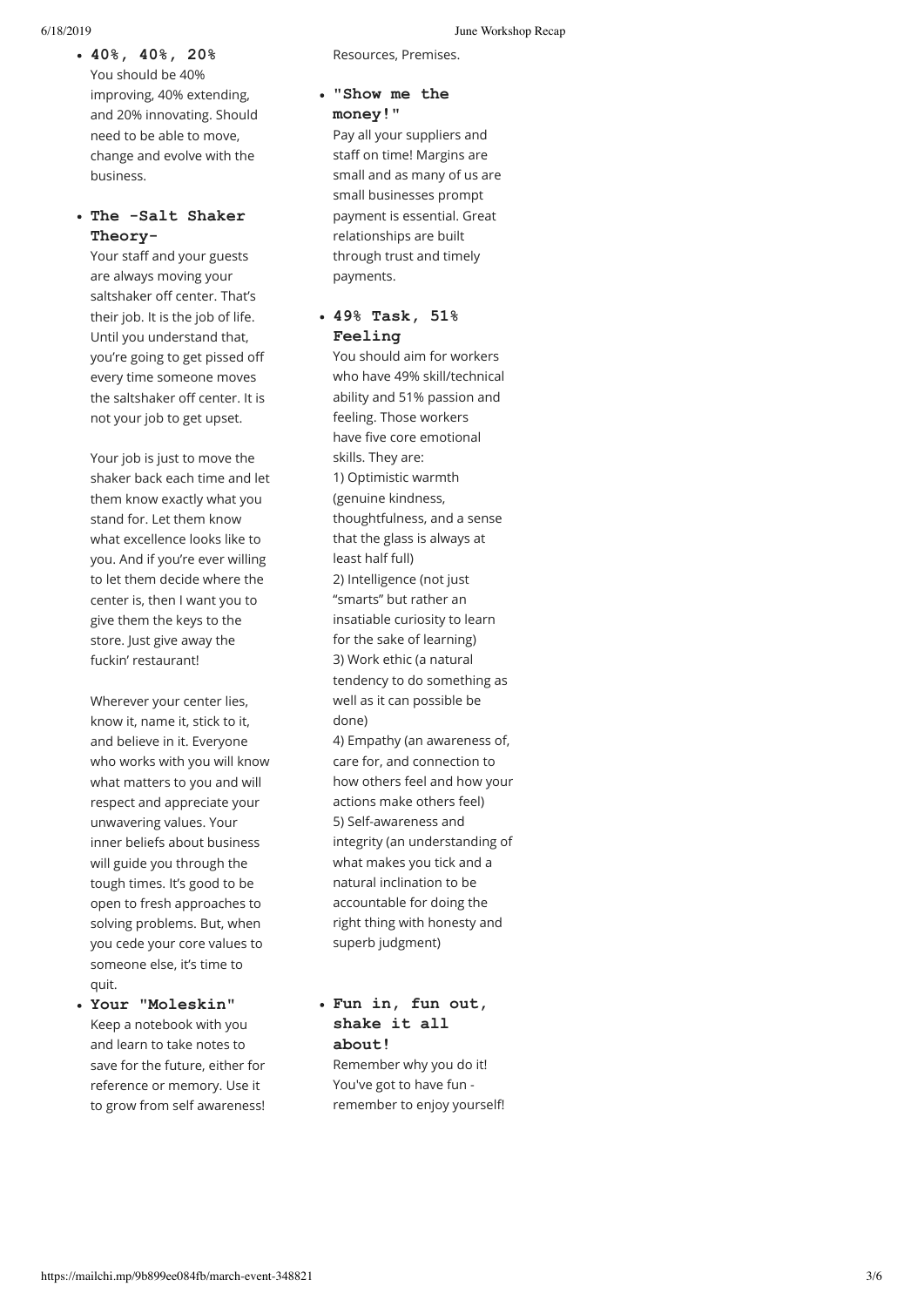6/18/2019 June Workshop Recap



For more business theory, be sure to check out "*Setting the Table*" by Danny Meyer - the book Raechal referenced. You can find it on Amazon (available for Kindle).

**Thanks again to Amber Sturtz from** *Taco Addicts* **for catering, and to Jackie Lee Morrison for taking photos!**

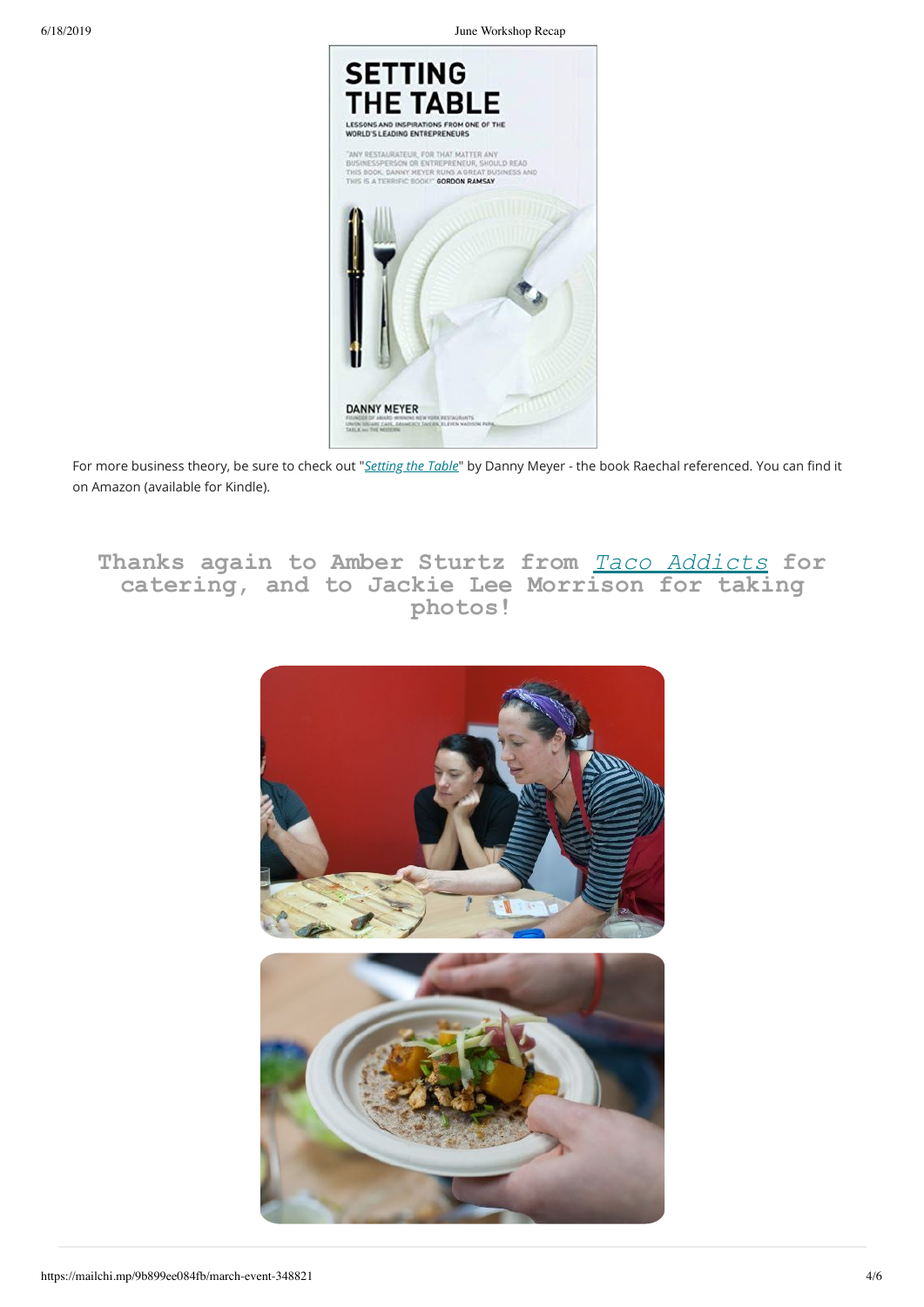**Keep the second Monday of the month free for our events!**

## **Upcoming - Save the Date!**

**Monday 8th July:** Leadership Workshop with Kathy Tracey, *Pickle & Pie*

**Still in the works**: a pickling workshop.

Bring other ideas our way, let's make it happen! August will probably be a low-key hangout, no agendas, so we can relax.



Have an idea, comment, or suggestion? Don't hesitate to send it along! We're a members driven group and are looking to build it according to the community's wants and needs.

Want to help? Great! Let us know what you can offer.